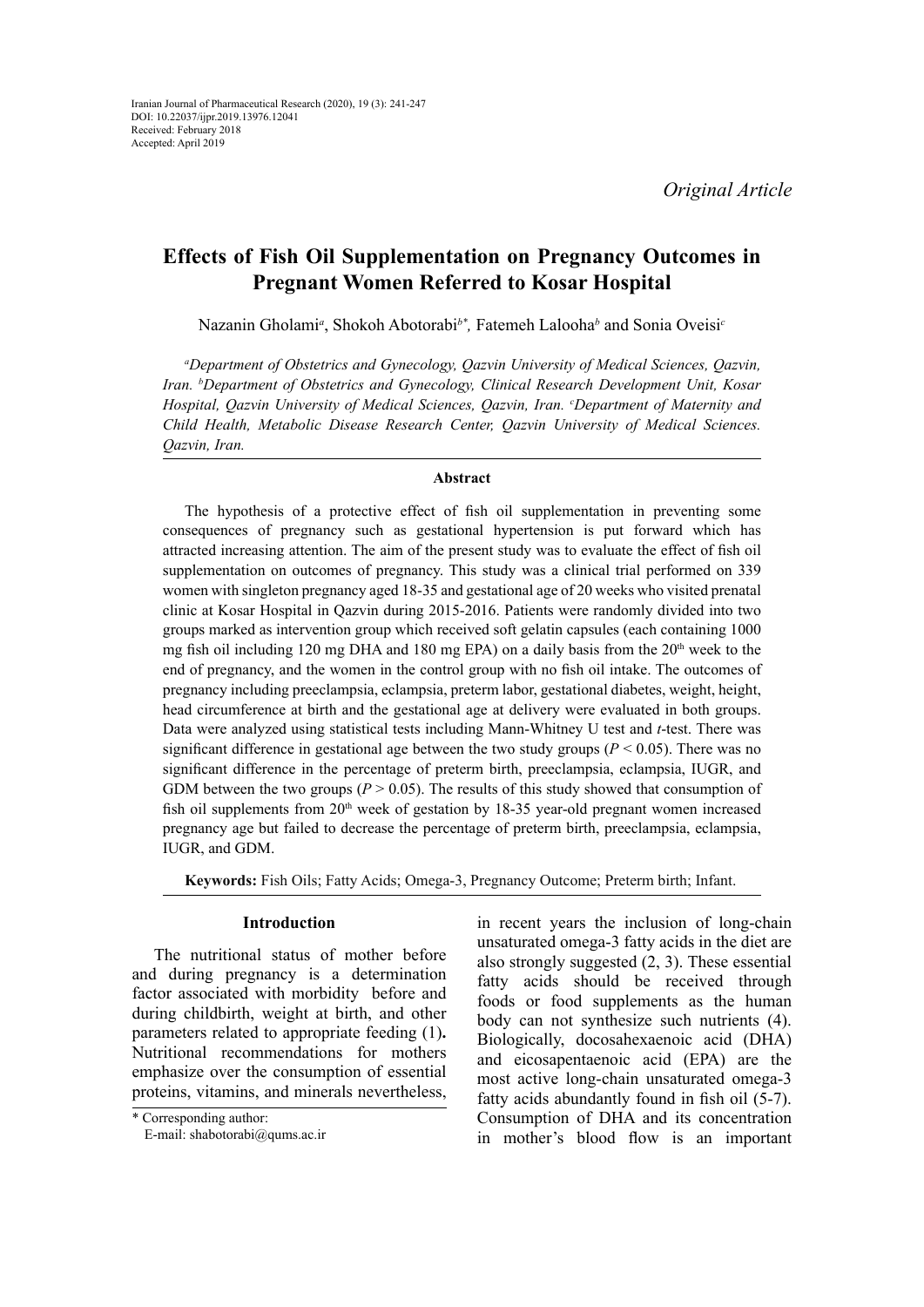factor affecting the DHA level in fetus blood circulation since during pregnancy DHA is transported to fetus through placenta and the speed of transport is higher during the last trimester of pregnancy due to faster growth rate of fetus (6, 8-11).

Evaluating the effect of long-chain unsaturated fatty acids found in fish oil has been the focus of many recent studies due to the availability of some evidence on improved pregnancy outcomes including gestational diabetes, preeclampsia, fetus growth, prolonged gestational age, weigh, height, and head circumference of infant (2, 12, 13).

In some studies, it is reported that the consumption of fish oil as antioxidant has no effect on reducing the incidence of preeclampsia whereas in a numer of other studies the results mentioned are quite the opposite (14-18). Also, another hypothesis suggests that increased consumption of fish oil rich in long-chain unsaturated fatty acids could delay the time for spontaneous labor which is probably due to the effect of these fatty acids on the prostaglandins involved in the initiation of parturition and its further action on myometrial activity (19). When the findings of several studies revealed increase fetus growth and prolonged gestational age following consumption of fish oil, many researchers started to investigate the role of omega-3 fatty acids in particular EPA and DHA in pregnancy although the convincing evidence regarding the randomized clinical trials were both limited and with conflicting results (20-24).

The known effects of fish oil are attributed to DHA and EPA. The aim of fish oil consumption is to receive DHA and EPA which are both available in fish oil-derived products. These two omega-3 fatty acids are of prime importance for the human body as DHA is the most common fatty acid of the human brain and responsible for final development of nervous system (25, 26).

Preeclampsia is one of the most common complications observed in the course of pregnancy and occurs in 5-10% of all pregnancies and 20% of the first pregnancies and is the cause of more than 40% of early labor following treatment. Omega-3 fatty acids cause an increase in vascular permeability and

vasodilation leading to reduced blood pressure  $(27-30)$ .

Considering the controversy over the role of fatty acids in the form of fish oil and its consumption during pregnancy and as the public health programs and policies at national and regional levels in developing countries should be designed in a way to boost and improve the quality of care in pregnancy, the present study was performed to investigate the effect of fish oil supplementation on the outcomes of pregnancy including the incidence of preeclampsia, eclampsia, preterm labor, gestational age at delivery, birth weight and height, and the occurrence of gestational diabetes in two case and control groups.

#### **Experimental**

This was a clinical trial (IRCT2015072123269N1) approved by the Ethics Committee of Qazvin University of Medical Sciences (ID number: IR.QUMS. REC.1394.234). The objective of the study was clearly explained for all pregnant women aged 18-35 who visited the prenatal clinics of Kosar training hospital from November 2015 to April 2016 in Qazvin and were fit to enter the study.

## *Inclusion criteria*

Inclusion criteria include pregnant women, age 18-35, gestational age of 20 weeks, fifth pregnancy or lower, and a singleton pregnancy.

## *Exclusion criteria*

 Exclusion criteria were smoking, drug addiction, eating fish more than twice a week, hemorrhagic diseases, anticoagulation therapy, use of anti-hypertensive drugs, BMI>30, history of allergy to fish products, presence of chronic hypertension, preeclampsia, eclampsia, history of early labor, known underlying disease such as cardiac, renal, gastrointestinal, pulmonary, thyroid or autoimmune diseases, diabetes, impaired glucose tolerance test at the beginning of current pregnancy, epilepsy, and secondary high blood pressure.

All participants submitted written consent form and then a simple random sampling was used and the subject were divided into 2 groups of case (fish oil) and control no drug. A total of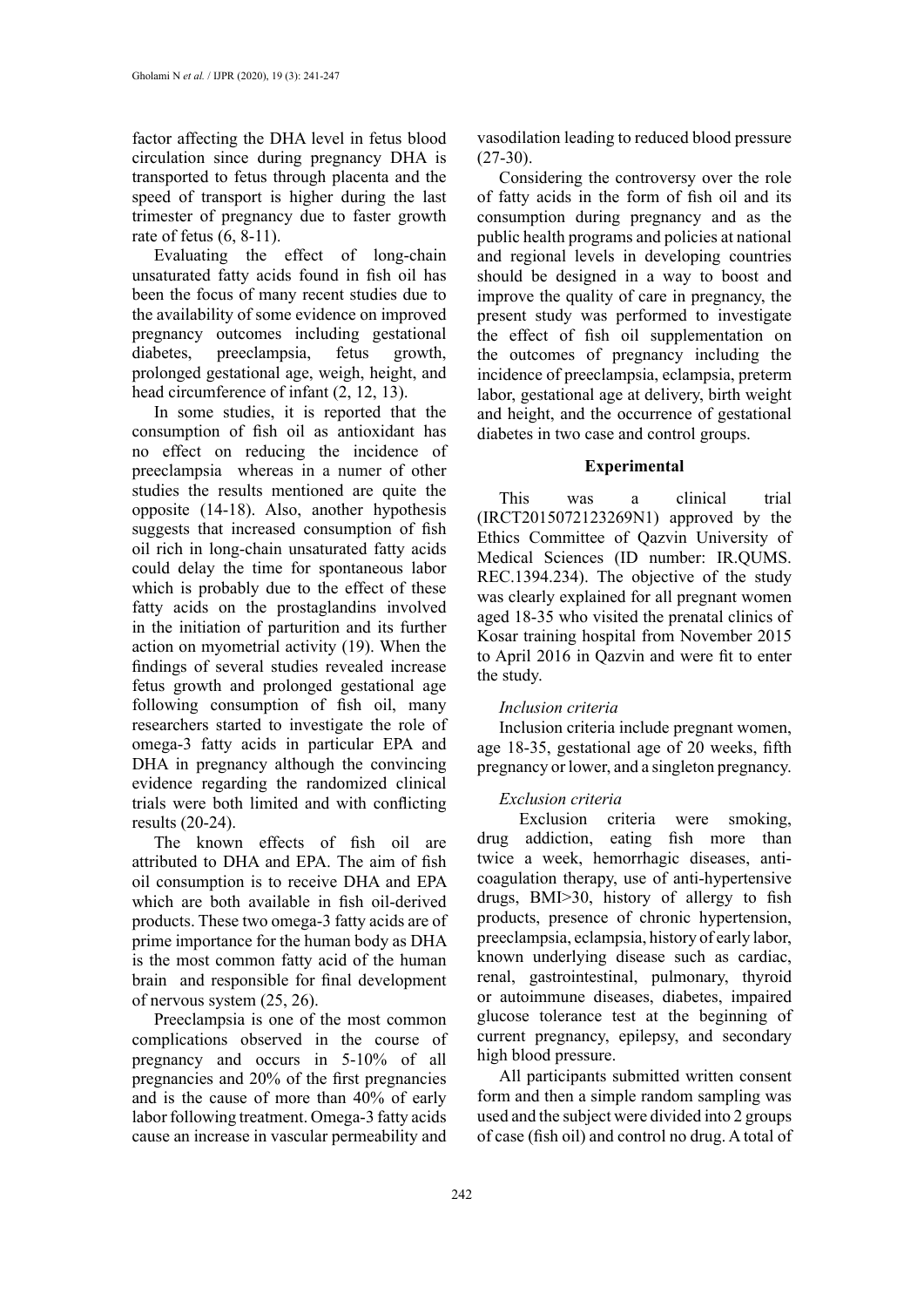180 pregnant women were examined in each group and the pregnancy care delivered to both groups was similar to the hospital routine care offered to all pregnant women and included regular examinations by a gynecology resident every 4 weeks until 28 week, every 2 week between 28-36 weeks, and then every week on wards to the end of pregnancy.

The women in the case group received soft gelatin capsules each containing 1000 mg fish oil (made by Zahravi company) including 120 mg DHA and 180 mg EPA on a daily basis starting from the week 20 to the end of pregnancy, and those in the control group with no fish oil intake. The outcomes of pregnancy including the occurrence of preeclampsia, eclampsia, early delivery, gestational diabetes in mothers and weight, height, and head circumference of babies at birth as well as the gestational age at labor were evaluated. The total number of fish oil capsules required for each course was delivered to all members of the case group after each visit session. All participants were followed up until delivery to determine the gestational age, weight, and height at birth and the incidence of preeclampsia, eclampsia, preterm labor, and gestational diabetes. This research was performed according to the Declaration of Helisinki i.e. ethical principles for medical research, following the approval of the project by the Ethic Committee of Qazvin University of Medical Sciences. Patients were fully informed of the details of the research through delivery of adequate explanation over the method and the objective of the study. All patients provided written consent form before entry to the study. The personal information of all participants was kept private and only the results of the survey were published.

# *Statistical Analysis*

Demographic information of patients including age, gravidity, education level, income, and other variables under the study were collected in a checklist, specifically designed for this study, and the data were further analyzed by computer statistical tool (SPSS version21) using Mann-Whitney U-test and *t*-test. A *P*-value less than 0.05 was considered as significant, statistically.

# *Limitations*

As the pregnant women had to visit the prenatal clinic at Kosar training hospital to get pregnancy care, some parameters such as migration of patient, physician change, and so on could be regarded as the limitations of the study.

# **Result**

In the present study, the number of participants who continued to be part of the survey until delivery was 179 and 160 pregnant women in the case and control groups, respectively. Parity between 2 groups (nullipar and multipar) had significant difference (Table 1).

| <b>Table 1.</b> Demographic characteristics of the 2 groups. |
|--------------------------------------------------------------|
|--------------------------------------------------------------|

|          |          | Case group             | Control group   | P-value |
|----------|----------|------------------------|-----------------|---------|
|          |          | $N = 160$<br>$N = 179$ |                 |         |
| Parity*  | nullipar | 99(61.9)               | 79(44.9)        | 0.002   |
|          | multipar | 61(38.1)               | 97(55.1)        |         |
| Age**    |          | $26.5 \pm 4.6$         | $26.8 \pm 5.1$  | 0.547   |
| Weight** |          | $64.8 \pm 8.5$         | $66.5 \pm 8.2$  | 0.063   |
| Height** |          | $161.6 \pm 5.3$        | $161.3 \pm 5.6$ | 0.609   |
| $BMI^*$  |          | $24.8 \pm 3.2$         | $25.5 \pm 2.8$  | 0.030   |

Data are present as N (%). \*Data are present as N (%).

\*\*Data are present as mean ± SD. \*\*Data are present as mean ± SD.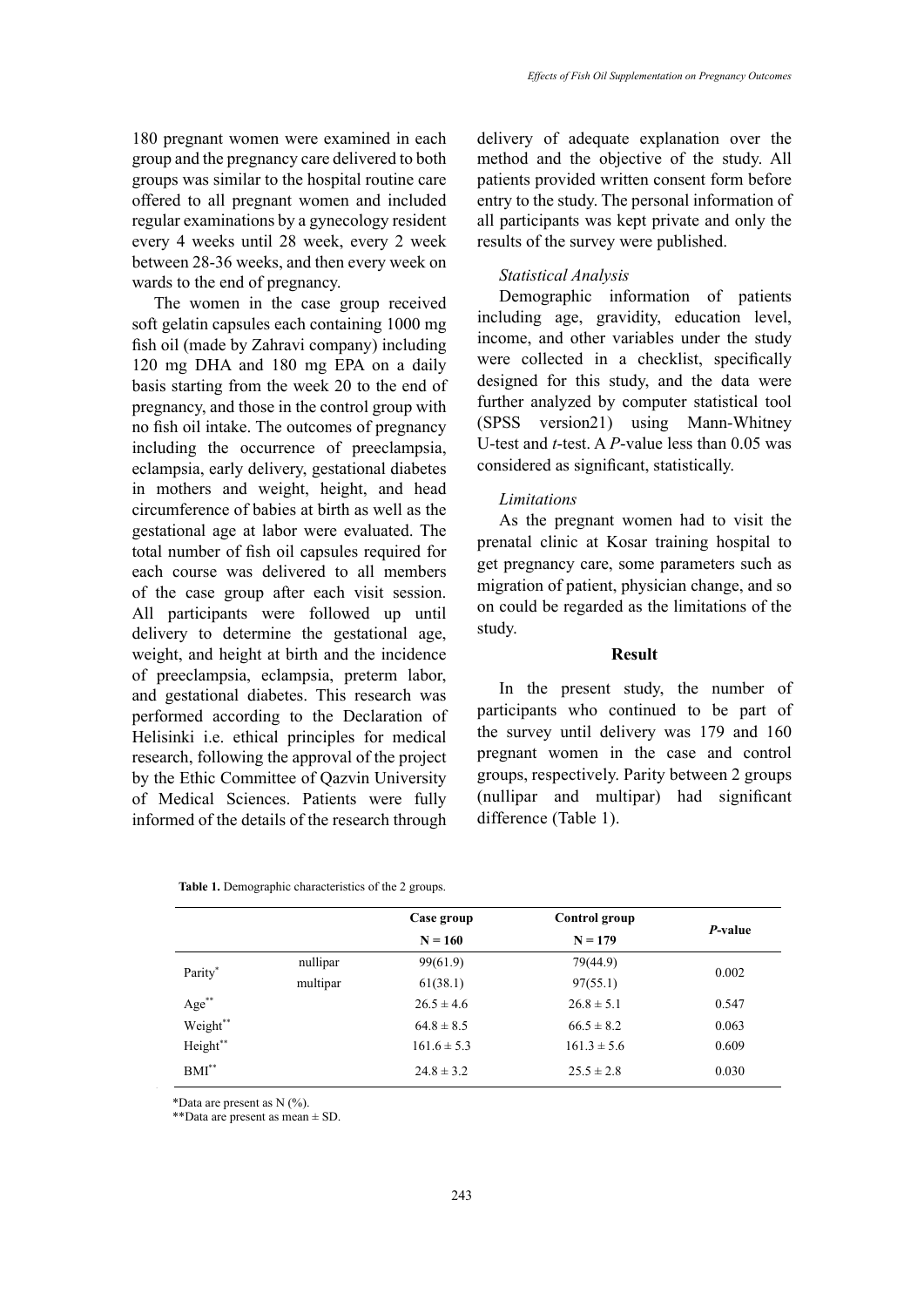|                                        | Case group<br>$N = 160$ | Control group<br>$N = 179$ | P-value                  |
|----------------------------------------|-------------------------|----------------------------|--------------------------|
| Gestational Age at labor<br>$(week)^*$ | $38.9 \pm 1.5$          | $38.4 \pm 1.8$             | 0.019                    |
| Preterm Labor**                        | 7(4.4)                  | 17(9.5)                    | 0.089                    |
| Preeclampsia**                         | 4(2.5)                  | 9(5.0)                     | 0.268                    |
| Eclampsia**                            | $\mathbf{0}$            | $\mathbf{0}$               | $\overline{\phantom{a}}$ |
| $IUGR$ **                              | $\mathbf{0}$            | 3(1.7)                     | 0.250                    |
| $\text{GDM}^{**}$                      | 9(5.6)                  | 14(7.8)                    | 0.518                    |

**Table 2**. Comparison of the variables associated with labor in two case and control groups. **Table 2.** Comparison of the variables associated with labor in two case and control groups.

\*Data are present as mean  $\pm$  SD.<br>\*\*Data are present as N (%).

\*\*Data are present as N (%).

**Table 3.** The variables associated with the infants at birth in two case and control groups. **Table 3.** The variables associated with the infants at birth in two case and control groups.

|                    | Case group<br>$N = 160$<br>$Mean \pm SD$ | Control group<br>$N = 179$<br>$Mean \pm SD$ | <i>P</i> -value |
|--------------------|------------------------------------------|---------------------------------------------|-----------------|
| Weight Baby        | $3184.1 \pm 332.4$                       | $3138.5 \pm 471.7$                          | 0.302           |
| Height Baby        | $48.0 \pm 2.7$                           | $48.0 \pm 2.4$                              | 0.976           |
| Head Circumference | $36.7 \pm 2.3$                           | $36.7 \pm 1.9$                              | 0.883           |

In the present survey, the mean gestational age at labor was  $38.4 \pm 1.8$  weeks and  $2.6 \pm 1.8$ 2.3 days in the control group and  $38.9 \pm 1.7$ weeks and  $3.3 \pm 2.2$  days in the case group and the difference was significant, statistically  $(p <$ 0.05). The values obtained for the gestational age at delivery (week) in two study groups revealed significant difference, statistically (*p*   $\leq$  0.05). The gestational age in the case group was higher than that found for the control group. Finally, no significant difference between the two study groups regarding the weight, height, and head circumference of babies at birth was established (*p* > 0.05) (Table 2). Demographic data includes the mean weight, height and circumference of babies at birth (Table 3).

#### **Discussion**

The final objective of the current study was to investigate the impact of fish oil supplementation on pregnancy outcomes in pregnant women who visited the prenatal clinics of Kosar training hospital in Qazvin. Since the majority of differences associated with the interfering variables (covariates) such as age of mothers, BMI, and number of previous delivery and abortion were not found

to be significant between the two case and control groups ( $p > 0.05$ ), therefore the results obtained in this study could be, to some extent, reliable.

In the present survey, the mean gestational age at labor was  $38.4 \pm 1.8$  weeks and  $2.6 \pm 1.8$ 2.3 days in the control group and  $38.9 \pm 1.7$ weeks and  $3.3 \pm 2.2$  days in the case group and the difference was significant, statistically  $(p < 0.05)$ . The gestational age at delivery in the case group was 4 days longer than that observed in the control group. This finding is in agreement with the results reported by Smuts *et al.* .who showed that the gestational age at delivery increased by  $6 \pm 2.3$  days in the case group, compared to the control group, after inclusion of 133 mg fish oil to their regular daily diet starting from 24-28 weeks until childbirth (31).

There was no significant difference between the two groups associated with the percentage of preterm labor, preeclampsia, eclampsia, IUGR, and GDM (*p* > 0.05) however, the percentage values found for these items in the case group were lower compared to the control group. Olsen *et al* in their study on the impact of fish oil supplementation in a high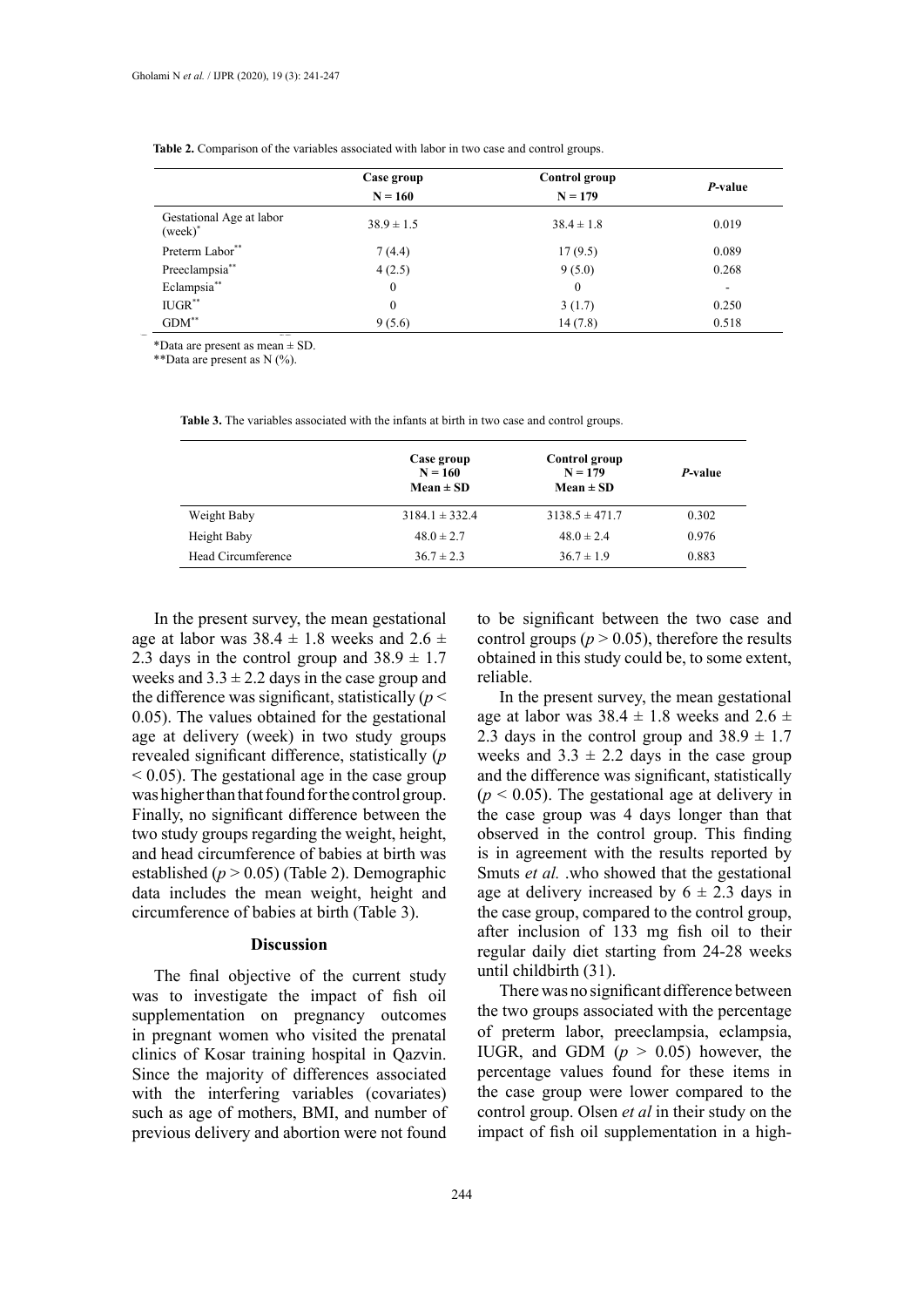risk pregnancy showed the consumption of fish oil supplements had no effect on IUGR and pregnancy-associated HTN either in singleton or twin pregnancy (16). Likewise, Onwude *et al*. examined the effect of fish oil in high-risk pregnancy including cases of proteinuria, pregnancy-associated HTN, and IUGR, and found no significant difference in the level of blood pressure in pregnant women with proteinuria-induced HTN and those with non-proteinuric pregnancy-induced HTN (17). In another study by Salvig *et al*., investigating the effect of fish oil supplement on blood pressure in pregnancy, the authors mentioned there was no statistically significant difference in systolic or diastolic pressure in the group with fish oil supplement intake and the two other groups used in their study (18). Also, Krauss-Etschmann *et al*. evaluated the effect of fish oil supplements and folate on the maternal and fetal plasma concentration of eicosapentaenoic acid (EPA) and docosahexaenoic acid (DHA) and concluded that there was no significant difference in pregnancy outcomes and fetus growth between their study groups (23).

The administration of supplements containing antioxidants and essential fatty acids (DHA and EPA) during pregnancy may be considered as an approach to fighting oxidative stress and eventually preventing or delaying the initiation of preeclampsia, leading to improvement in the health status of both mother and infant (31).

It is believed that omega-3 polyunsaturated fatty acids (n-3 PUFAs) increase the ratio of prostacyclins to thromboxanes, dilute the blood, and increase the flow of fetal blood perfusion. That's the issue that could facilitate and improve the growth of the fetus and also reduced the production of the proinflammatory n-6 AA derived prostaglandins and increased the length of pregnancy. (32)

As described above, the results of some studies are compatible with those found in the current study and some in disagreement with the findings obtained in the present study. There are various explanations for this discrepancy. The most important reason for this inconsistency between this study and those of others could be due to the type of fish oil and also the way it was consumed. In some

studies, fish oil was used as a liquid oil, fish oil capsules, taken directly from fish, or omega-3 fatty acids.

The second important and affecting factor that could interfere with the findings in various studies is due to the dose or quantity of fish oil supplement used in different experiment. The third influencing parameter was the timing of fish oil supplement consumption by pregnant women which was different in various studies as the consumption of fish oil started from the beginning of pregnancy in some studies whereas others began to use fish oil at midpregnancy i.e. From the 22nd week of gestation onward to the end of gestation, which certainly affect the findings of the study. Other factors such as mother's age, type of daily activities, occupation, ecological condition of location for clinical examinations, type of human race, and the type of study all influence the results of studies. Finally, the method used for statistical analysis is also among the affecting factors that may change the findings obtained in different studies. In some studies *t*-test was used to compare the means obtained for both case and control groups while in others attention was only paid to determine a correlation between the variables and this, despite the presence of significant difference between the dependent and independent variables, will not lead to significant difference between the case and control groups.

In conclusion, the results of the present study indicated that consumption of fish oil supplement by pregnant women aged 18-38 and at gestational age of 20 weeks led to prolonged gestational age at labor but with no effect on percentage of preterm labor, preeclampsia, eclampsia, IUGR, and GDM. Also, fish oil supplementation during pregnancy produced no significant effect on infant's parameters such as weight, height, and head circumference at birth. There are some suggestions that could be followed by other researchers for future studies. These recommendations are investigating the effect of different methods for consuming fish oil including fish oil supplement as capsules, natural fish oil, and fish dishes on pregnancy outcomes and further comparison of results; examining the effect of fish oil supplementation on different stages of pregnancy; comparing different time intervals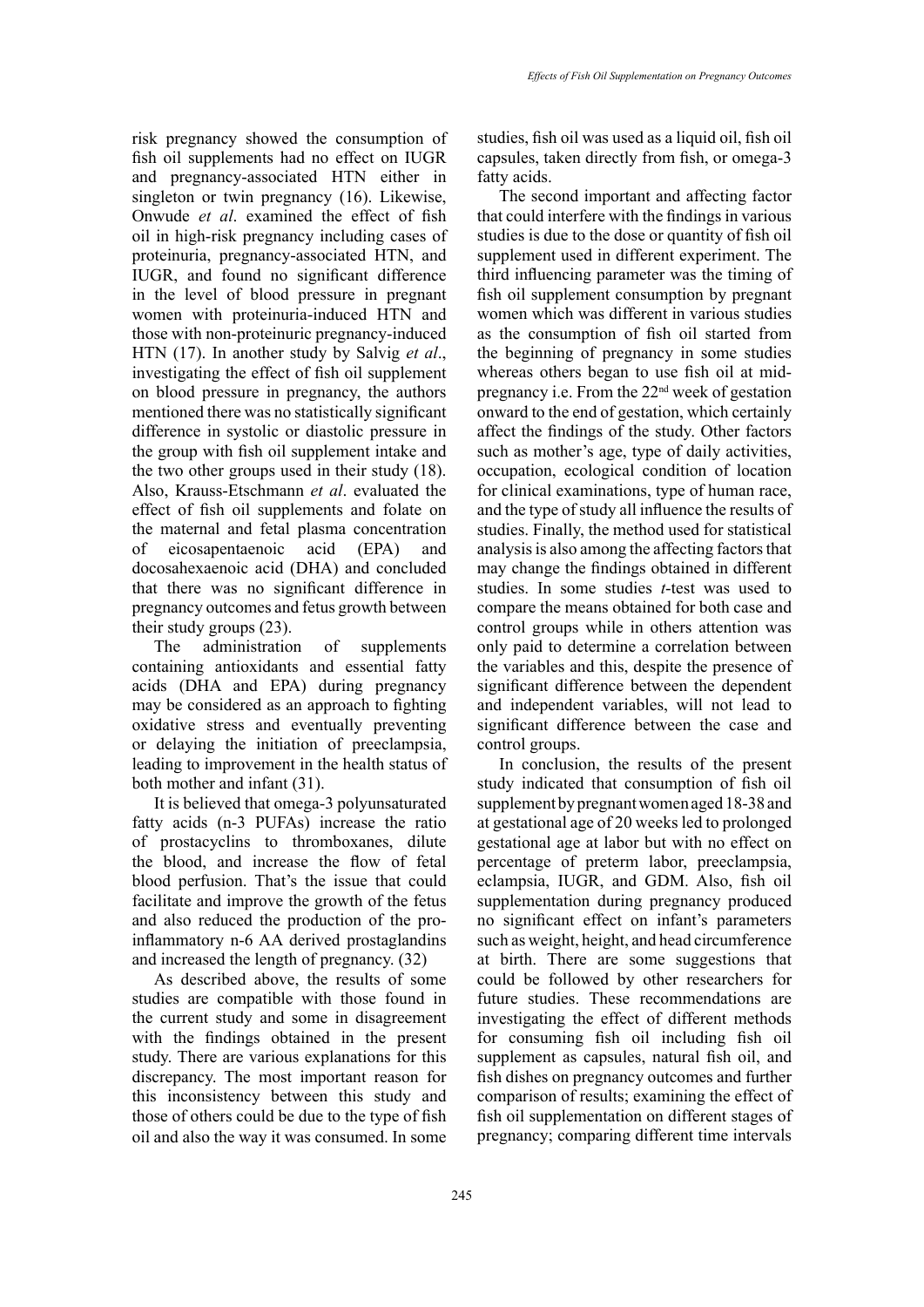for fish oil supplementation during pregnancy; and eventually evaluating the anti-oxidant effect of fish oil supplementation on maternal and fetal indices.

### **Acknowledgments**

Hereby, we extend our gratitude to the Clinical Research Development Center of Kosar Hospital and Simindokht Molaverdikhani for assisting us in this research project.

#### **References**

- (1) Bhutta ZA, Ahmed T, Black RE, Cousens S, Dewey K, Giugliani E, Haider BA, Kirkwood B, Morris SS, Sachdev HP and hekar M. What works? Interventions for maternal and child undernutrition and survival. *Lancet* (2008) 2: 417-40.
- (2) Carlson SE, Colombo J, Gajewski BJ, Gustafson KM, Mundy D, Yeast J, Georgieff MK, Markley LA, Kerling EH and Shaddy DJ. DHA supplementation and pregnancy outcomes. *Am. J. Clin. Nutr*. (2013) 97: 808-15.
- (3) Koletzko B, Lien E, Agostoni C, Böhles H, Campoy C, Cetin I, Decsi T, Dudenhausen JW, Dupont C, Forsyth S and Hoesli I. World Association of Perinatal Medicine Dietary Guidelines Working Group. The roles of long-chain polyunsaturated fatty acids in pregnancy, lactation and infancy. *J. Perinat. Med*. (2008) 36: 5-14.
- (4) Whitney E and Rolfes SR. Understanding Nutrition. 11th Ed, California, Thomson Wadsworth (2008) 154.
- (5) ImhoffKunsch B, Stain AD, Villalpando S, Martorell R and Ramakrishnan U. Docosahexaenoic Acid Supplementation from Mid-Pregnancy to Parturition Influenced Breast Milk Fatty Acid Concentrations at 1 Month Postpartum in Mexican Women *. J. Nutr.* (2011) 141: 321-6.
- (6) Jensen CL. Effects of n-3 fatty acids during pregnancy and lactation. *Am. J. Clin. Nutr*. (2006) 83: 1452-7.
- (7) Davoodabadifarahani M and Seyedzadehagdam N. Effect of docosahexaenoic acid and eicosapentaenoic acid supplementation during pregnancy on birth weight and length of pregnancy. *J. Altern. Complement. Med.* (2011) 1: 39-47
- (8) Brenna T and Diau GY .The influence of dietary docosahexaenoic acid and arachidonic acid on central nervous system polyunsaturated fatty acid composition. *Prostaglandins. Leukot Essent. Fatty Acids* (2007) 77: 247-50.
- (9) Agostoni C. Docosahexaenoic acid (DHA): From

the maternal–foetal dyad to the complementary feeding period. *Early Human Develop*. (2010) 86: 3-6.

- (10) Carlson SE. Docosahexaenoic acid supplementation in pregnancy and lactation. *Am. J. Clin. Nutr*. (2009) 89: 678- 84.
- (11) Innis SM and Friesen RW. Essential n-3 fatty acids in pregnant women and early visual acuity maturation in term infants. *Am. J. Clin. Nutr*. (2008) 87: 548- 57.
- (12) Cnossen JS, Vollebregt KC, De Vrieze N, Ter Riet G, Mol BWJ, Franx A, Khan KS and van der Post JA. Accuracy of mean arterial pressure and blood pressure measurements in predicting pre-eclampsia: systematic review and meta-analysis. *BMJ* (2008) 336: 1117-20.
- (13) Campoy C, Escoano-Margarit V, Anjos T, Szajewska H and Uauy R. Omega 3 fatty acids on child growth, visual acuity and neurodevelopment. *Br. J. Nutr.* (2012) 107: 85-106.
- (14) Rahaei MA and Mosaddeq N. The effect of fish oil in reducing the incidence and severity of hypertension in pregnant women at high risk. *J. Isfahan. Med. Sch*. (2006) 24: 45-50.
- (15) Fereidooni B and Jenabi E. The use of omega 3 on pregnancy outcomes: a single-center study. *J. Pak. Med. Assoc*. (2014) 64: 1363-5
- (16) Olsen SF, Secher NJ, Tabor A, Weber T, Walker JJ and Gluud C. Randomized clinical trials of fish oil supplementation in high risk pregnancies. *B.J.O.G*. (2000) 107: 382- 95
- (17) Onwude JL, Lilford RJ, Hjartardottir H, Staines A and Tuffnell D. A randomized double blind placebo controlled trial of fish oil in high risk pregnancy. *Br. J. Obstet. Gynaecol*. (2005) 102: 95-100.
- (18) Salvig JD, Olsen SF and Secher NJ. Effects of fish oil supplementation in late pregnancy on blood pressure: a randomized controlled trial. *Br. J. Obstet. Gynaecol*. (2006) 103: 529-33.
- (19) Olsen SF, Osterdal Ml, Salvig JD, Webr T, Tabor T and Secher NJ. Duration of pregnancy in relation to fish oil supplementation and habitual fish intake: a randomized clinical trial with fish oil. *Eur. J. Clin. Nutr.* (2007) 61: 976-85.
- (20) Makrides M, Duley L and Olsen SF. Marine oil, and other prostaglandin precursor, supplementation for pregnancy uncomplicated by pre-eclampsia or intrauterine growth restriction. *The Cochrane Library* (2006) 19: 3
- (21) Szajewska H, Horvath A and Koletzko B. Effect of n-3 long-chain polyunsaturated fatty acid supplementation of women with low risk pregnancies on pregnancy outcomes and growth measures at birth: a meta-analysis of randomized